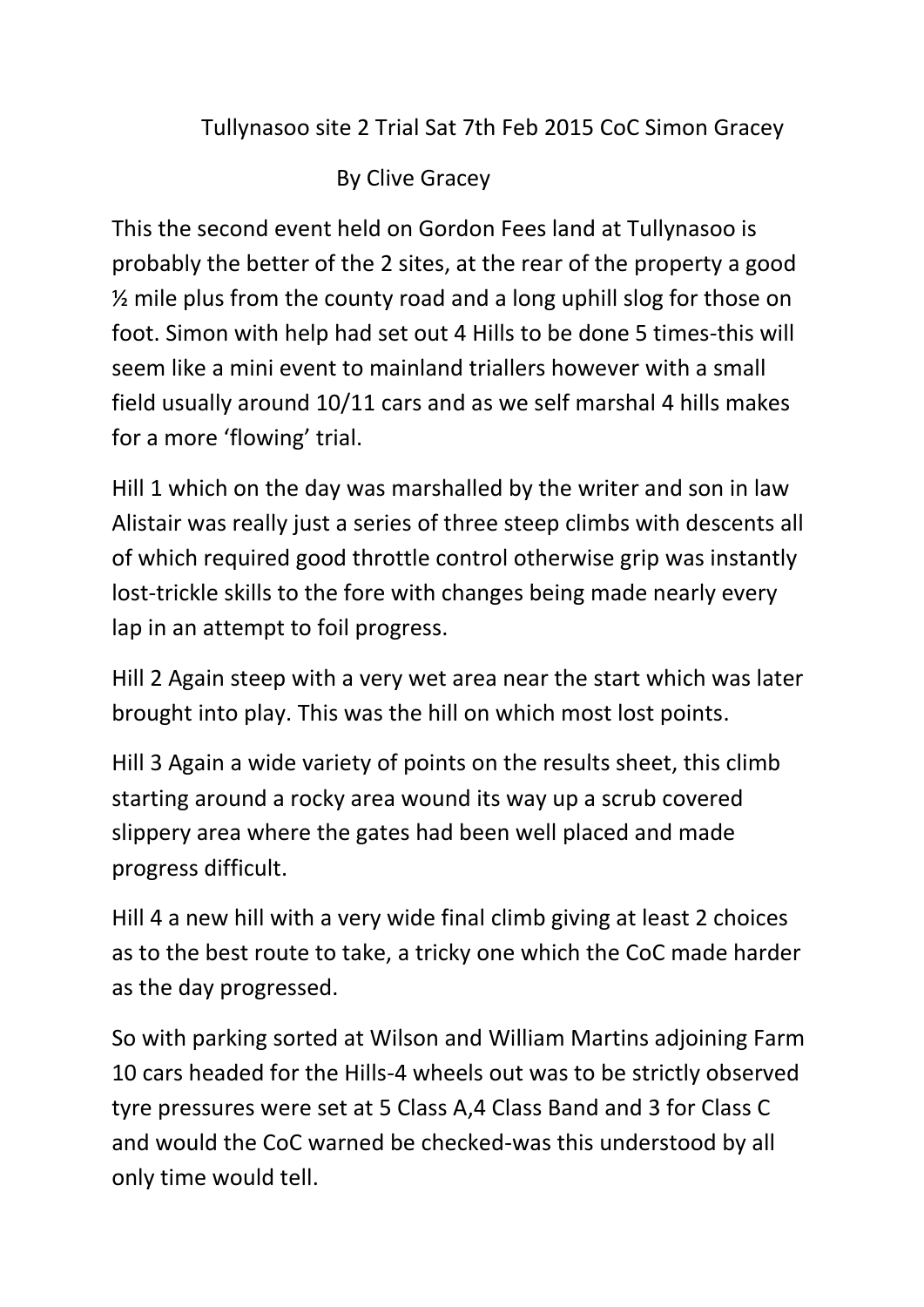Brian Edgar had earlier in the season decided to drop this event and arrived with his dogs in his Nissan GT-R all 550 bhp of it! As it's 4 wheel drive would he take it to the hill-no chance-so he faced up to the tough walk and enjoyed being for once a spectator.

Just to explain, Our Championship requires competitors who do not act as CoC's to drop an event of their choice and as we also have a policy of exempting members from CoC duties based on age, myself Brian and Mervyn qualify and so have to drop an event.

Round 1 saw John McKinney in top form and driving in a very determined way he finished on zero which he held through round 2 only losing a 4 on Hill 2 on round 3 and a 6 on the same Hill on the last lap ending the day on 10 lost and the win. However I have gone on to quickly so rewind back to the  $1<sup>st</sup>$  lap and Andrew McKinney had a super lap on 3 with father Tom on 10 and uncle Mervyn on 12 as was David Webster however in Class B Michael McBratney had posted a super 12 to Harry Barr's 14, would he do the business time would soon tell. In Class C Alan Mackey out only for the second time had the lead over Gerard Currid with 22 lost to Gerard's 27.

Round 2 and John ended on zero to Andrews 15 with father Tom also on 15 and the rest following. In Class B Harry Barr had now passed Michael McBratney for 25 lost to Michaels 27 and in C Alan Mackey despite being given misleading information by his passenger had the lead over Gerard by 3 points.

Tyre pressures now had been checked, problems were found and blame was scattered around like chaff behind a combine, however an honourable decision was made which actually resulted in no change to the class results at the end of the day.'' Much more on this later'' Trevor.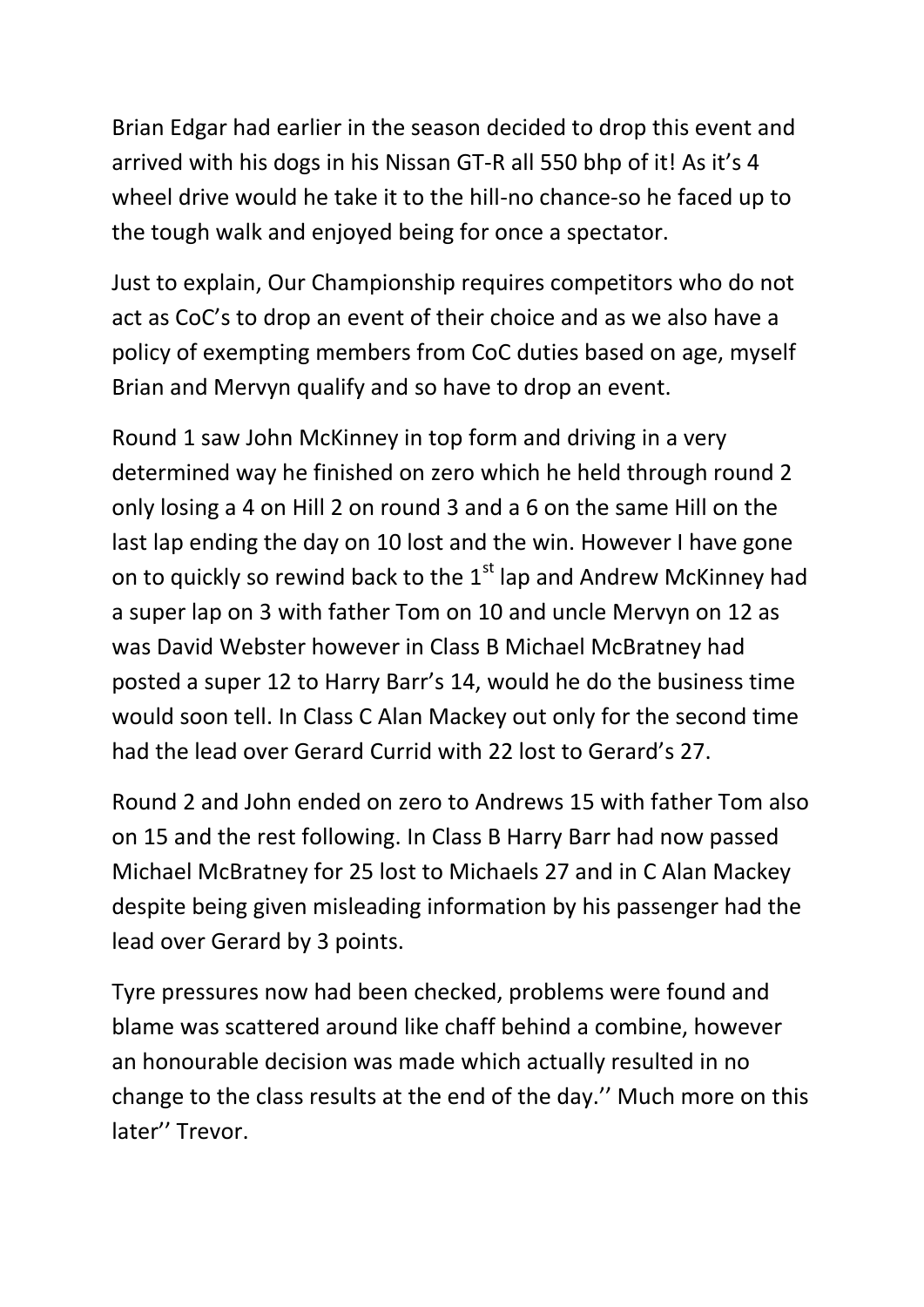Round 3 and John McKinney's total of 4 lost began to look as if he was at a different event to the rest. Andrew followed, Tom next and Mervyn just behind, Harry Barr was on 36 to Michael McBratney's 40 and Alan Mackey had a lead of 5 over Gerard who is fast coming to grips with his Facksimile and getting the hang of the trickle something that that car does very well.

Round 4 and disaster struck Michael McBratney's diff let go so that was that and Geoff McKay very kindly towed him to the trailer park.

By the last round John was away on his own, he came in on only 6 lost for the lap to Andrews 9 which he shared with Father Tom and Uncle Mervyn, it was noticed that Tricklemeister Webster had completed the lap on a super 8 lost, considering that his day had started badly on being given erroneous information re the breakfast venue, confusion had occurred re tyre pressures and his pressure gauge had been mishandled by his passenger it's amazing he finished at all.

So that was that, walking down the mountain later with Brian Edgar we admired the view, to the south the Mourne Mountains all 26 miles of them showing quite a covering of snow, to the north Slievenaboley Mountains again with a scattering of snow, thus ended a super day to be outside trialling in great countryside. To Greenans Pub for a pint and the results.

Class A 1st John McKinney 10 lost

2<sup>nd</sup> Andrew McKinney 36

3<sup>rd</sup> Tom McKinney 40

4<sup>th</sup> Mervyn McKinney 43

Class B  $1<sup>st</sup>$  Harry Barr 65